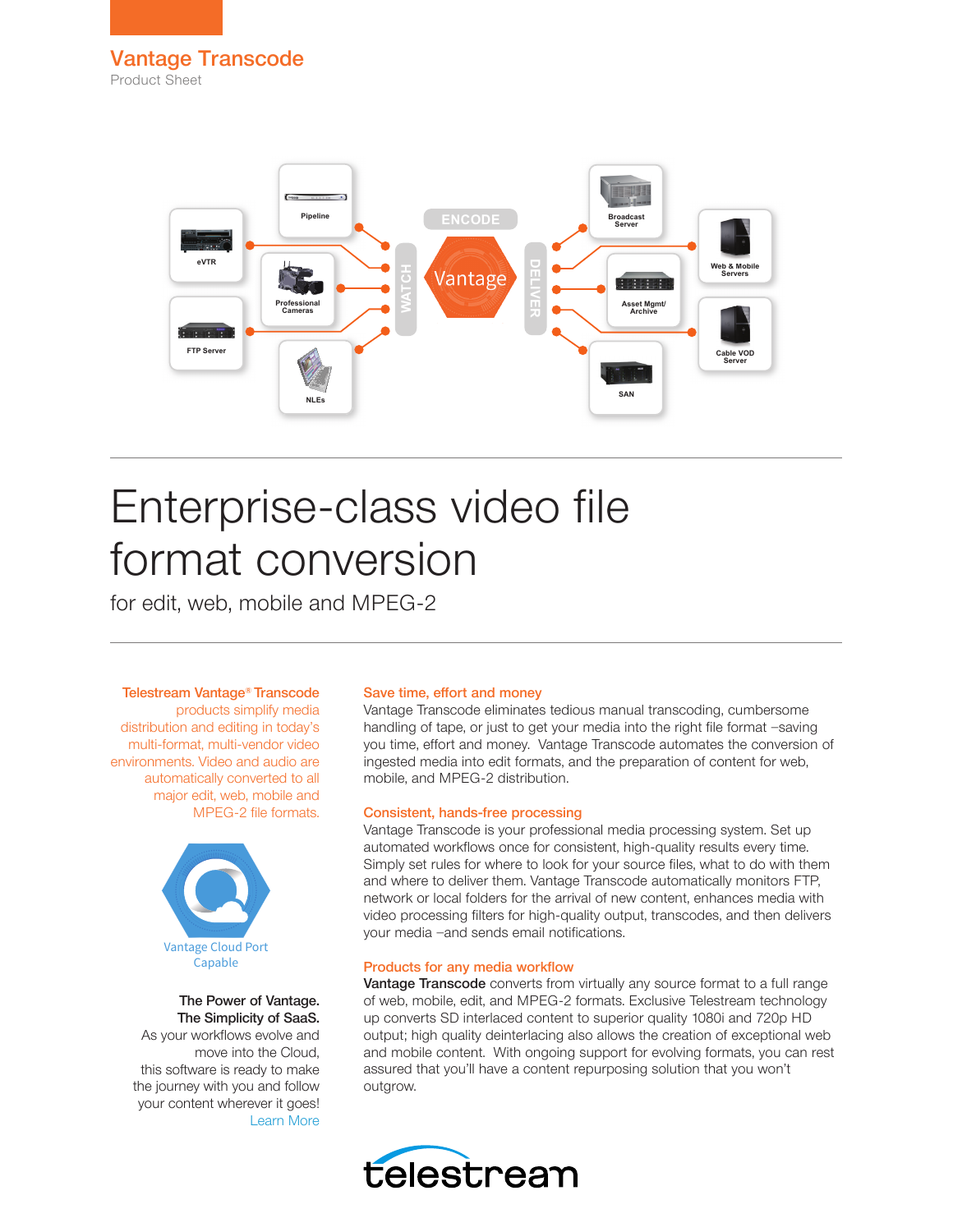## Best in-class Transcoding Transcode Products

Vantage Transcode Connect adds the ability to automate XML sidecar metadata transformation, read files from broadcast servers, the creation of TAR packages, and REST/SOAP web services notification.

### Options to enhance your workflow

Vantage also offers options and an upgrade path to enhance your workflow. Upgrade to Transcode Pro to add full encoding support for broadcast servers, and MXF formats. Add Lightspeed Live Capture to ingest media from tape or live sources. Add Vantage Analysis to create "smart" transcoding workflows, which analyze media properties and then automatically choose and customize transcoding profiles to best suit the media. Brand and localize your video assets with Post Producer™, which tailors your media per region or source file. Add integration with third party software tools to access Subtitling and QC functions within a Vantage workflow.

### Lightspeed GPU Acceleration

Add Telestream's Lightspeed® Server to improve Vantage performance and throughput. Leveraging Telestream's exclusive Lightspeed technology, Lightspeed Server is a 1RU device that uses multiple GPUs and CPU cores to accelerate video processing and H.264 transcoding. Enhanced deinterlacing, resizing, and accelerated H.264 encoding will significantly improve your image quality and reduce transcoding time.

### Scalable, rock-solid server software

Vantage Transcode runs on your favorite Windows 2012 server. Optimized for server architectures, Vantage Transcode ensures high performance. Automatic pause-and-resume capability ensures that high-priority media is processed as quickly as possible. Adding Vantage Array allows for full scalability, load-balancing and redundancy, giving you 24/7 reliability and auto-failover. Processing can take place on one or multiple load-balanced servers providing high-volume processing to meet your exact workflow needs.

### Best in class customer support

You can rest assured that our worldwide team of highly-skilled technicians will be available to provide the quick and comprehensive support and guidance that you need to fully leverage the power of your Telestream product.

### What's Included in Vantage Transcode Products

Vantage Transcode includes full HD support for web, edit, mobile and MPEG-2 formats.

Vantage Transcode Connect adds XML metadata file transformation, broadcast server reading, web service notification, and TAR creation.

| <b>PROFESSIONAL SYSTEM</b><br><b>FORMAT SUPPORT</b> | Transcode | Transcode<br>Pro |
|-----------------------------------------------------|-----------|------------------|
| <b>Non-Linear Editors</b>                           |           |                  |
| Adobe Premiere                                      |           |                  |
| Apple Final Cut Pro                                 |           |                  |
| Avid MOV (Media Composer, iNews,<br>and NewsCutter) |           |                  |
| Avid AAF (ISIS and Interplay)                       |           | encode           |
| DPX sequences                                       | decode    | decode           |
| Grass Valley News Edit, News Browse                 |           |                  |

#### Servers

| 360 Systems MAXX HD, Image Server           | decode |  |
|---------------------------------------------|--------|--|
| EVS XT Server, Media Server                 | decode |  |
| Grass Valley Profile, PDR, K2, Summit, Solo | decode |  |
| Harris VR Series, Nexio, DVR Series         | decode |  |
| Omneon Spectrum, MediaDeck, MediaGrid       | decode |  |
| SeaChange BMS/BMC/BML                       | decode |  |
| SeaChange VOD, MVL                          |        |  |
|                                             |        |  |

### **Other**

| Email          |  |
|----------------|--|
| FTP Folder     |  |
| Local Folder   |  |
| Local Storage  |  |
| Network Folder |  |
| <b>SAN</b>     |  |
| SFTP and FTPS  |  |